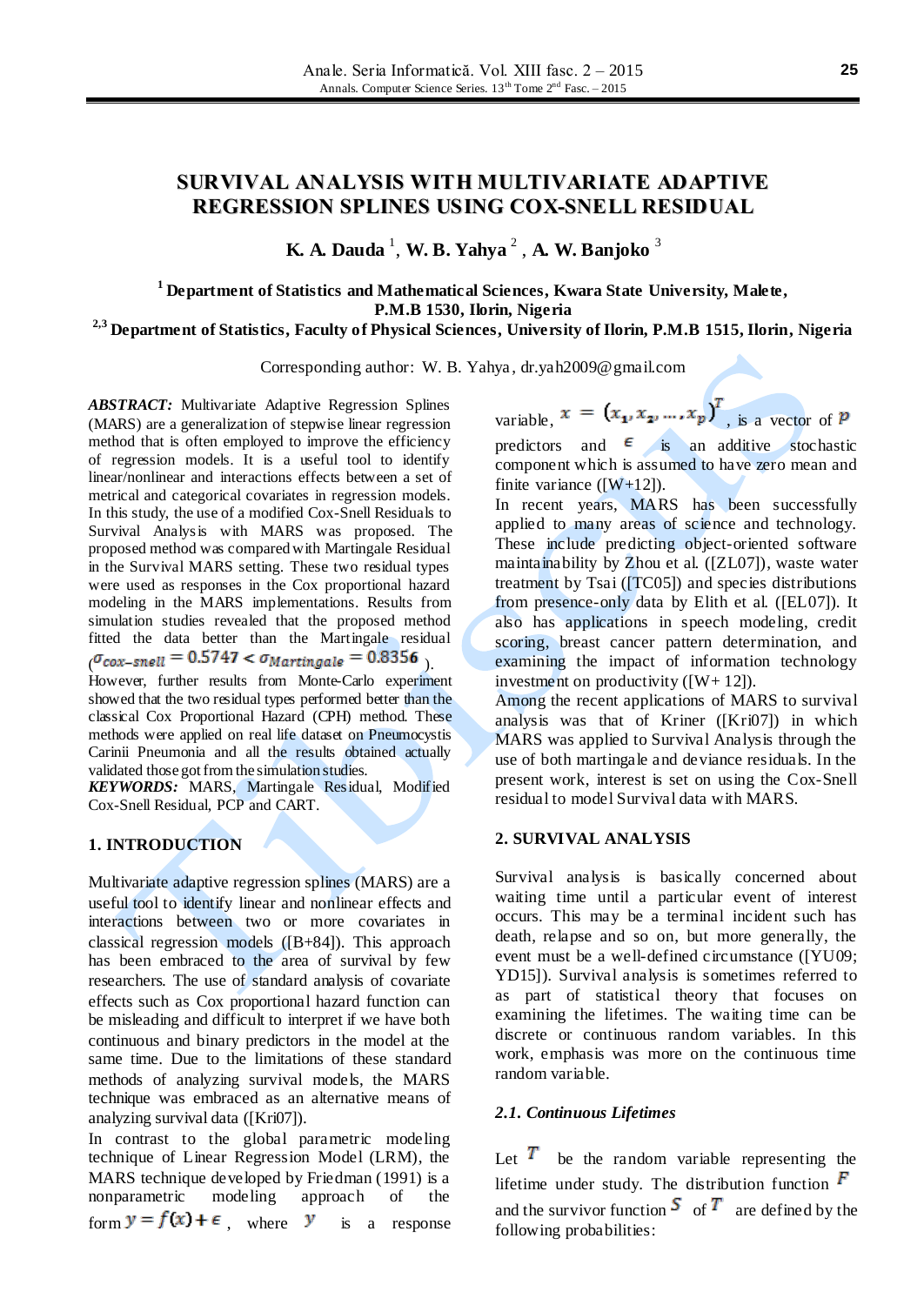$$
F(t) = P(T \le t); \ S(t) = P(T > t) \tag{1}
$$

Hence,  $F(t) + S(t) = 1$  for all t. It should be noted that  $F(t)$  is an increasing and  $S(t)$  a decreasing, function of  $<sup>t</sup>$ . Normally,  $F(t)$  will rise</sup> from 0 to 1, and  $S(t)$  will fall from 1 to 0, over the range of  $\bar{t}$ . The density function  $f(t)$  is defined as

$$
f(t) = \frac{dF(t)}{dt} = -\frac{dS(t)}{dt}
$$
\n(2)

Correspondingly,  $F(t) = \int_0^t f(s)ds$  and

# $S(t) = \int_{t}^{\infty} f(s) ds$  ([Cro12]).

### *2.2. The Hazard Function*

The hazard function is defined as

$$
h(t) = \lim_{\delta \downarrow 0} \delta^{-1} P \left( T \le t + \frac{\delta}{T} > t \right)
$$

The right-hand side can be expressed as

$$
\lim_{\delta \downarrow 0} \delta^{-1} P \left( T \le t + \frac{\delta}{T} > t \right) = \frac{\lim_{\delta \downarrow 0} \delta^{-1} \{ S(t) - S(t + \delta) \}}{S(t)}
$$

$$
= - \left( \frac{dS(t)}{dt} \right) / S(t) = - \frac{d \log S(t)}{dt}
$$

In different contexts  $h(t)$  is variously known as the instantaneous failure rate, age-specific failure rate, age-specific death rate, intensity function, and force of mortality or decrement ([YU09; Cro12]).

### *2.3. Some Continuous Survival Distributions*

A number of distributions are known to be suitable to model survival times depending on the situations and preference by the users. The most common among these are the Exponential, Gompertz, Loglogistic, Gamma, Normal and Log-Normal distributions. In this study however, interests were focused on the Exponential, Weibull and Gompertz distributions. The reason for this choice lies in the fact that these three distributions, unlike some of their other parametric counterparts, shared the assumption of proportional hazards of the Cox regression model ([Lee92]). Further details on these distributions are provided in what follows within the context of usage in this work.

# *2.3.1. The exponential distribution*

The exponential distribution is the most frequently used distribution in survival analysis. This is mainly due to its flexibility. Lifetimes  $(T)$  that are exponentially distributed have density function defined by

$$
f(t) = \begin{cases} \lambda e^{-\lambda t}, & \text{for } t > 0, \lambda > 0\\ 0, & \text{otherwise} \end{cases}
$$
 (3)

with  $E(T) = \frac{1}{\lambda}$  and  $Var(T) = \frac{1}{\lambda^2}$  If  $\lambda = 1$ , we say that the variables are unit exponentially distributed.

The reliability function  $R(t)$  which is the probability that a device or system will perform its intended function for a given interval of time under specified operating conditions is defined by

$$
R(t) = e^{-\lambda t}, \qquad \text{for } t > 0 \tag{4}
$$

One of the main things to notice about the exponential distribution is that the hazard rate function is constant

$$
h(t) = \frac{f(t)}{R(t)} = \frac{\lambda e^{-\lambda t}}{e^{-\lambda t}} = \lambda
$$

This again leads to the memory less property of the exponential distribution. The conditional reliability function is defined as the probability that an item will survive for an additional time  $\mathbf x$ , given that it has survived up to t:

$$
R(x/t_t) = P(T > t + x/t_T > t)
$$
  
= 
$$
\frac{P(T > t + x)}{P(T > t)}
$$
  

$$
\rightarrow R(x/t_t) = \frac{\lambda e^{-\lambda(x+x)}}{\lambda e^{-\lambda t}} = e^{-\lambda x}
$$
 (5)

Thus, the relationship  $P(T > x) = R(x)$  is trivial from the above.

The consequence of result (5) is that an old item is as good as a new item. The memory less property is a reason for why the exponential distribution is so easy to work with, but this is also its weakness since it is not realistic that an item will have the same hazard function throughout its lifetime ([RYO15]).

#### *2.3.2. The Weibull distribution*

The Weibull distribution, named after the Swedish professor Waloddi Weibull, is also one of the most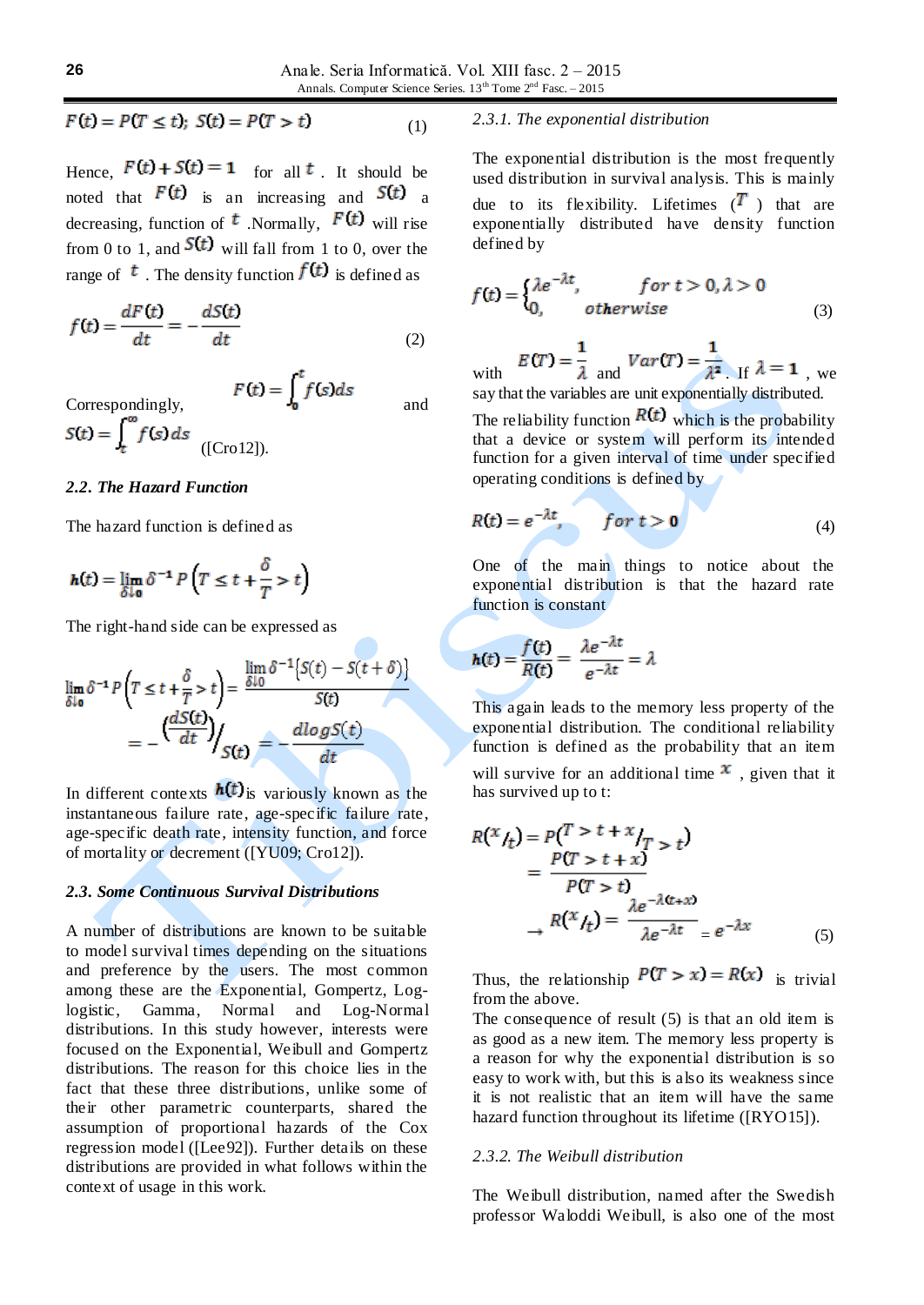used distributions in survival analysis. It has the density function given by

$$
f(t) = \begin{cases} \alpha \lambda^{\alpha} t^{\alpha - 1} e^{-\mathcal{Q}_t t^{\alpha}}, \text{for } t > 0, \lambda > 0\\ 0, \quad \text{if otherwise} \end{cases} \tag{6}
$$

with 
$$
E(T) = \frac{1}{\lambda} \Gamma \left( \frac{1}{\alpha} + 1 \right)
$$
  
and  

$$
Var(T) = \frac{1}{\lambda^2} \left\{ \Gamma \left( \frac{2}{\alpha} + 1 \right) - \left( \Gamma \left( \frac{1}{\alpha} + 1 \right) \right)^2 \right\}
$$

Here,  $\alpha$  is the shape parameter,  $\lambda$  is the scale parameter and  $\Gamma(.)$  is the gamma function. The reliability function of the Weibull distribution is defined by

$$
R(t) = e^{-\mathcal{Q}tD^{\alpha}}, \text{for } t > \mathbf{0}
$$
\n<sup>(7)</sup>

If  $\alpha = 1$ , the Weibull distribution in (6) reduces to the exponential distribution in (3). Thus, the exponential distribution is therefore a special case of the Weibull distribution.

### *2.3.3. The Gompertz distribution*

Gompertz distribution is an illustration of extreme values distribution. Let  $\overline{T}$  be a lifetime that is independently and identically distributed. If the probability density function of **1** goes exponentially towards zero when  $t \rightarrow \infty$ , the limiting distribution of a normalized version of  $U_n = \overline{T}_{(1)} = \min\{T_1, T_2, ..., T_n\}$  is known to be

$$
F_{T_{\text{[1]}}}(t) = 1 - e^{-e^{\left(\frac{t-v}{\alpha}\right)}}, \text{ for } -\infty < t < \infty \tag{8}
$$

where  $\alpha > 0$  (the mode) and v (the scale parameter) are constants. If the lifetimes are standardized as  $Y = \frac{T - v}{\alpha}$ , this produces the cumulative density

function of the standardized Gompertz distribution of the smallest extreme given by

$$
F_{Y_{\text{[1]}}}(y) = 1 - e^{-e^y}, \text{for } -\infty < y < \infty \tag{9}
$$

which consequently yielded the following density function

$$
f_{Y_{\text{[1]}}}(y) = e^{y}e^{-e^{y}}, \text{for } -\infty < y < \infty \tag{10}
$$

with  $[Y_1] = -\gamma$ ,  $Var[Y_1] = \frac{\pi^2}{6}$  and 0.5772... is the Euler's constant. The reliability function of the Gompertz distribution is defined by

$$
R(y) = e^{-e^y}, -\infty < y < \infty \tag{11}
$$

### *2.4. The Cox Proportional Hazards Model*

The Cox proportional hazard (PH) regression model  $( [Cox72] )$  assumes that the covariates ([Cox72]) assumes that the covariates multiplicatively shift the baseline hazard function and assert that the hazard rate for the  $j$ th subject in the data is

$$
h(t|X_j) = h_0(t) exp(\beta_x X_j)
$$
 (12)

where the regression coefficients  $\beta_x$  are to be estimated from the data ([CGG04]). The baseline hazard represents the hazard of an 'average' subject of the data, thus the hazard of a particular subject is just a multiple of the baseline hazard. In the Cox model the most important assumption is the proportionality of the hazard rate. That is, for any given input factor  $X_j$  with two binary levels (0,1), the hazard rate is given by;

$$
\frac{h(t/X_j)}{h(t/X_j=0)} = \frac{h_0(t)exp(\beta_x X_j)}{h_0(t)} = exp(\beta_x X_j)
$$
\n(13)

independent of time  $\mathbf{t}$ . This means that the hazard rate of a particular subject remains the same over the whole observation time. That is, the influence of all the covariates in the model is independent of the survival/observational time  $\bar{t}$  ([Kri07; YU09]).

### **3. THE MODELS' DEVELOPEMENT**

The MARS techniques had been so far actualized and utilized for continuous and binary responses. The aim of this work is to extend this method to survival time information in which the Cox-Snell residuals of a Cox PH model shall be used as response variable in a typical MARS approach.

In spite of the semi-parametric nature of the Cox PH model which makes it different from the standard parametric model with less assumption on the survival time, there exists a number of diagnostic test that can be employed to check the model's adequacy, misspecification, outliers and influential points just to mention a few. These diagnostics tests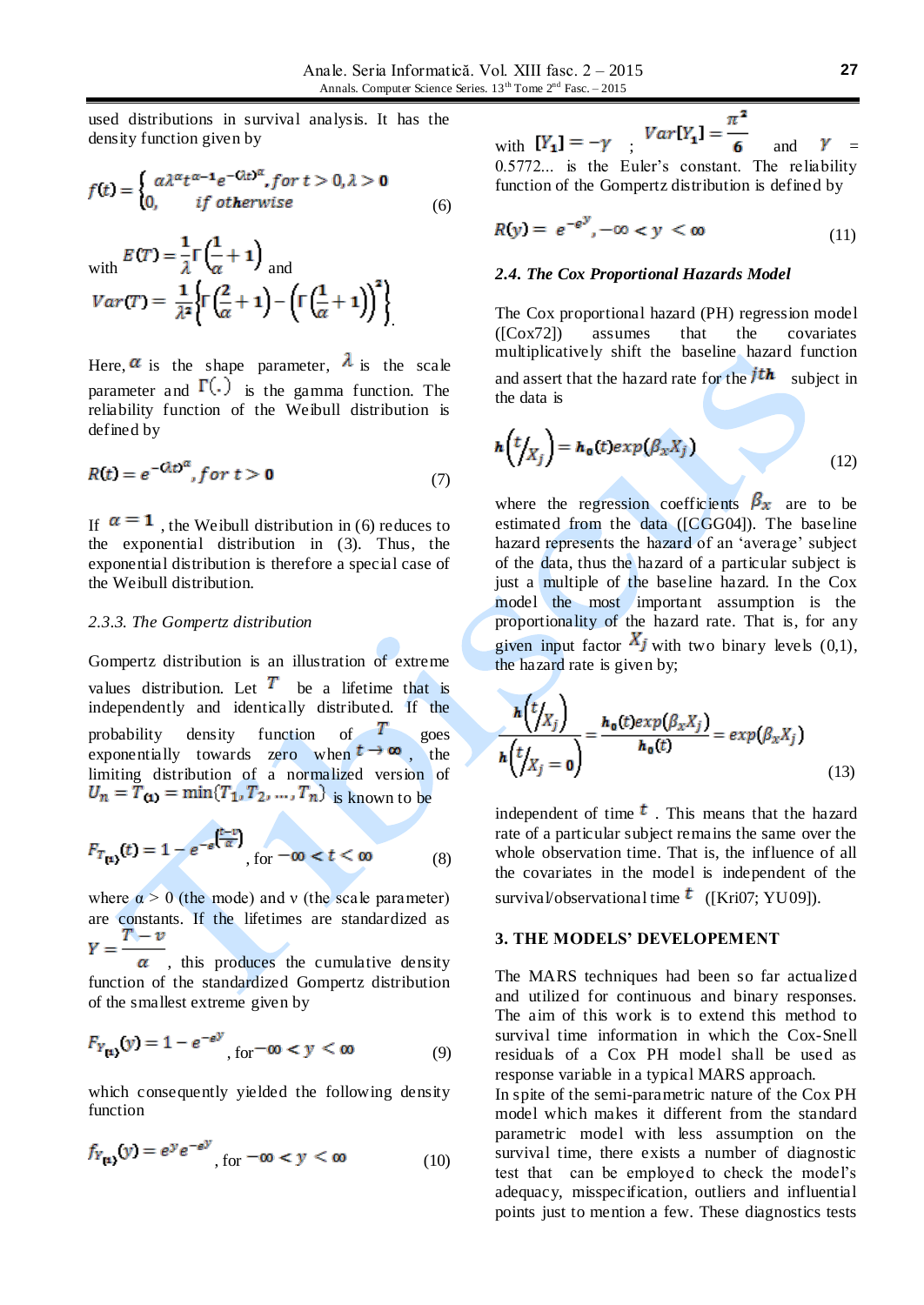include the test based on re-estimation (the *Link test*), the tests based on residuals (*Schoenfeld Residuals, Cox-Snell Residuals, Martingale Residuals* and *Deviance Residuals*) and the graphical diagnostic methods (see [Hes95] and [Gar97] for more detail).

Of the above residual types of the Cox PH model, the Martingale and Deviance residuals have been successfully employed as response variables in the common MARS implementations ([Kri07]). In this work therefore, a model that used the Cox-Snell Residual for survival analysis with MARS is proposed. Results from this new model were compared with those that employed the Martingale residuals with MARS technique.

### *3.1. The Cox- Snell (CS) Residual*

Basically, the Cox-Snell (CS) residual like its other counterparts is often employed as a measure of goodness-of-fit of the Cox PH model. Under the generalized residual settings, the Cox PH model using the survivor function

$$
S(t; X_i) = [S_{\mathbf{a}}(t)]^{exp(\beta_x X_j)}
$$

is fitted to the data. In terms of hazard, the mode l fitted is of the form

# $h(t, X_i) = h_0(t) exp(\beta_x X_i)$

Therefore, for each person with covariates  $X_j$ , the estimated survivor function is

$$
\hat{S}(t)(t, X_j) = \left[\left[\hat{S}\right]_0(t)\right]^{exp(\beta_x X_j)}
$$
(14)

This gives a predicted survival probability at each time  $t$  in the dataset.

Then, the CS residual is calculated by

$$
\Lambda \widehat{\Box}_j = -\log \left[ \widehat{S}(T_j; X_j) \right] \tag{15}
$$

Additionally, CS residual can be used to examine the overall fit of the Cox PH model by computing

$$
\mathbf{h}_j(t) = \widehat{H}_0(t) exp\left(\sum_{k=1}^p b_k x_{jk}\right), j = 1, \dots, n
$$

where  $b_k = (b_1, ..., b_p)^t$  is the Maximum Likelihood Estimator (MLE) of  $\beta$  and  $\overline{H}_{\text{o}}(t)$  is the MLE of the baseline cumulative hazard function ([\[KM0](http://lu.summon.serialssolutions.com/search?s.dym=false&s.q=Author%3A%22Klein%2C+John+P%22)3]).

Within the framework of MARS technique, the whole space of the input variable is divided into  $k$ sub-regions or groups. MARS defines a different mathematical equation for each group. This equation relates each sub-region of input variable to the output variable.

The CS residual is then computed using the following quantity;

$$
\widehat{CS}_{ik}^1 = I_{\{\delta_{ik=1}\}} - \widehat{\Lambda}_0^1(T_{ik})
$$
\n(16)

where  $\hat{\Lambda}_{0}^{\dagger}(\cdot)$  is the estimated cause-specific cumulative hazard function which is computed by

$$
\widehat{\Lambda}_{\mathbf{0}}^{\mathbf{1}}(T_{ik}) = \int_{\mathbf{0}}^{T_{ik}} \frac{dN_{1k}(S)}{Y_k(s)}
$$
(17)

where  $N_{1k}(t)$  and  $Y_k(t)$  are the number of the event observed and the number of subjects at risks at time  $t$  in group  $k$  respectively.

MARS uses the following two-sided truncated power functions as splines basis functions:

$$
[-(x-t)]_+^q = \begin{cases} (t-x)^q, if x < t \\ 0, & otherwise \end{cases}
$$

$$
[+(x-t)]_+^q = \begin{cases} (x-t)^q, if x \ge t \\ 0, & otherwise \end{cases}
$$

where  $\bf{q}$  is the power and  $\bf{t}$  is the number of knots. This gives rise to the final model

$$
\widehat{Y} = \widehat{f}(x) = a_0 + \sum_{m=1}^{m} a_m B_m(x) \tag{18}
$$

where  $\tilde{Y}$  is the output variable,  $x$  is the input variable,  $a_0$  is the constant term,  $m$  is the number of the splines functions, and  $a_m$  and  $B_m$  are the  $m^{th}$  splines function and its coefficient function and its coefficient respectively.

### *3.1.1. The MARS Algorithm*

The execution of the MARS technique follows the following algorithm as adapted from Hastie et al. ([HTF01]):

i. **Stage-wise forward selection**: Keep the coefficient the same for variable that existed in the current model, select a new basis function pair that produces the largest decrease in the training error. Repeat the whole process until some termination condition is met, for instance: a. reached the maximum number (predetermined) of predictors;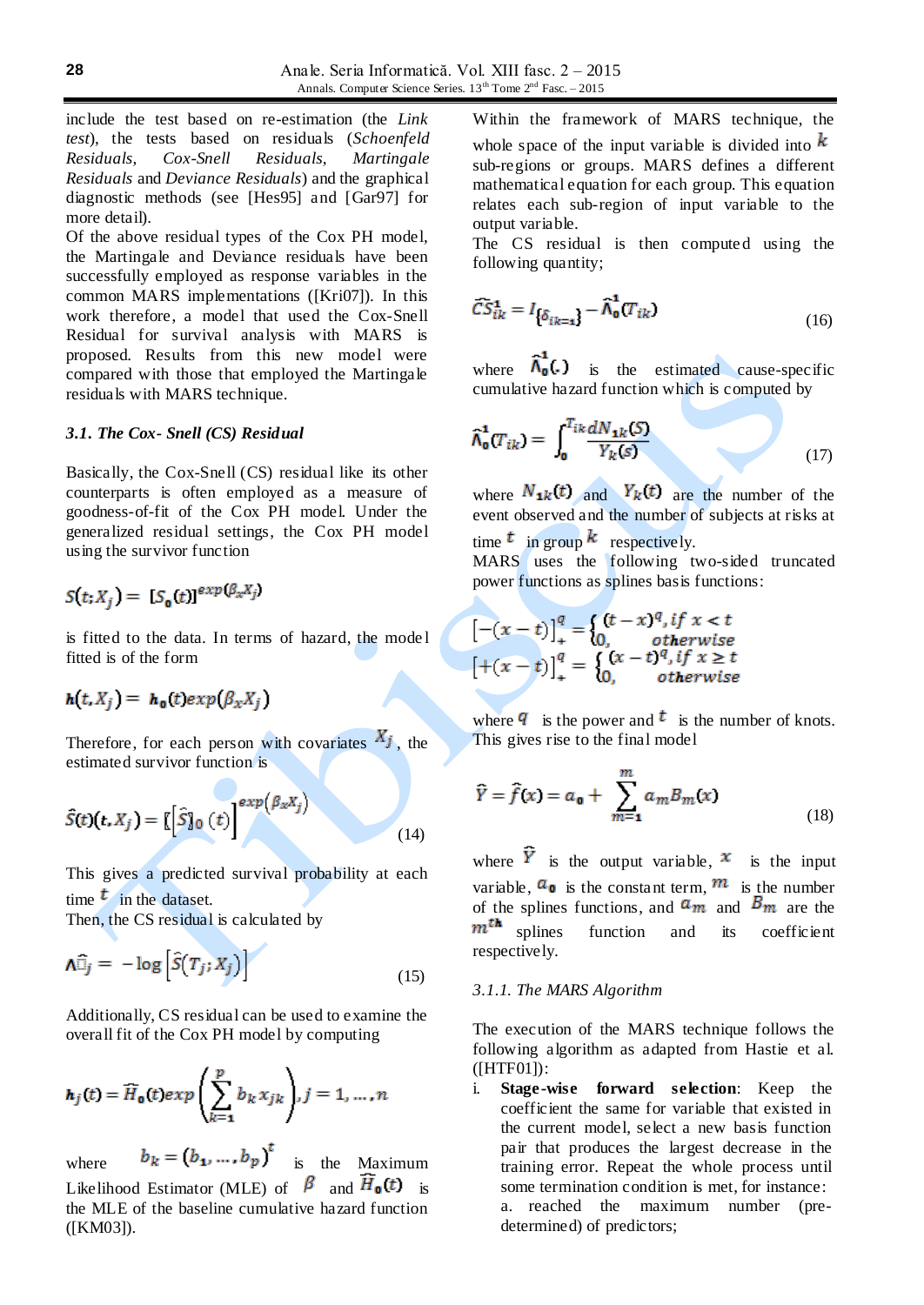b. adding any new predictor changes the R-Square by less than 0.001;

c. Reached a very high R-Square value.

ii. **Backward Algorithm:** For preventing over fitting, redundant basis functions are deleted from the model. MARS adopts Generalized Cross-Validation (GCV) to delete the redundant basis functions. The expression of GCV is given by:

$$
GCV = \frac{\frac{1}{N} \sum_{i=1}^{N} [Y_i - \hat{f}(x_i)]^2}{\left[1 - \frac{C(B)}{N}\right]^2}
$$

where *N* is the number of data points and  $C(B)$ is the complexity penalty that increases with the number of basis function (BF) in the model and is defined as:  $C(B) = (B + 1) + dB$ , where d is a penalty for each BF included in the model and B is the number of the basis functions in the model.

### *3.2. The Martingale Residuals*

Martingale residuals are used to examine the functional form of a given covariate in order to make the best use of it to explain its influence on the Cox PH model. If the test tells us that we could not introduce a covariate into the model linearly, we might need to transform the covariate X into  $log(X)$ ,  $exp(X)$ ,  $XlogX$  or even discretized version of the covariate. Suppose we have a vector  $X_j(t)$  of possible time-dependent covariates. Let  $N_j(t)$  have a value equals to 1 at time t if this individual has experienced the event of interest and 0 if the individual has yet to experience the event of interest. Let  $Y_j(t)$  be the indicator that individual j is under study at a time just prior to time t. Finally, let *b* be a vector of regression coefficients and  $\overline{H}_{\text{o}}(t)$  be the Breslow estimator of the cumulative baseline hazard rate ([Bre72]). Then, the martingale residual is defined ([M03]) as

$$
\widehat{M}_j = N_j(\infty) - \int_0^\infty Y_j(t) \exp(b'X_j(T)) d\widehat{H}_0(t)
$$
\n
$$
j = 1, \dots, n. \tag{19}
$$

When the data is right-censored and all the covariates are time-independent, the martingale residual reduces to

$$
\widehat{M}_j = \delta_j - \widehat{H}(T_j) exp\left(\sum_{k=1}^p X_{jk} b_k\right)
$$
\n(20)

$$
\overline{M}_j = \delta_j - r_j, j = 1, \dots, n
$$

where  $\delta_j$  is indicator of censoring for *j* individual and  $\overline{r_j}$  is the corresponding Cox-Snell residual.

#### *3.3. The Deviance Residuals*

Martingale residuals are defined on the interval ( $-\infty$ , 1] and thus is highly skewed. To determine whether this Skewness does in any way affect the outcome, the new method was also applied to a transformation of the martingale residuals, namely deviance residuals, which are symmetrically defined on the interval (−∞, ∞). If all covariates are time-fixed, the deviance residual for subject  $\vec{l}$  is defined as

$$
\widehat{D}_j = sign\left(\widehat{M}_j\right) \left( -\widehat{M}_j - N_j \log \left( \frac{N_j - \widehat{M}_j}{N_j} \right) \right) \tag{21}
$$

# **4. SIMULATION STUDIES**

Simulation studies are an important statistica l tool often employed to examine the performance, power and other properties of a new statistical method or approach. Thus, various schemes employed for the Monte-Carlo experiment in this study were presented in this section.

### *4.1. Simulating Survival Times*

Survival times were simulated from the three selected distributions; i.e. Exponential, Weibull and Gompertz distributions - as earlier remarked in Section 2.3. Table 1 shows the methods employed for generating the survival times across these three distributions. Various results from these implementations were provided in the Appendices A, B and C.

Some general considerations employed in the Monte-Carlo experiment are based on the following: The survival function of the Cox PH model is given

$$
S(^tI_X) = exp[-H_0(t)exp(f(x))]
$$

and the cumulative survival function is defined as

$$
F({}^tI_{\chi})=1-S({}^tI_{\chi})
$$

$$
H_{\mathbf{0}}(t) = \int_{0}^{t} h_{\mathbf{0}}(u) du
$$

where  $\frac{1}{2}$   $\frac{1}{2}$   $\frac{1}{2}$   $\frac{1}{2}$  is the cumulative baseline hazard function ([YU09]).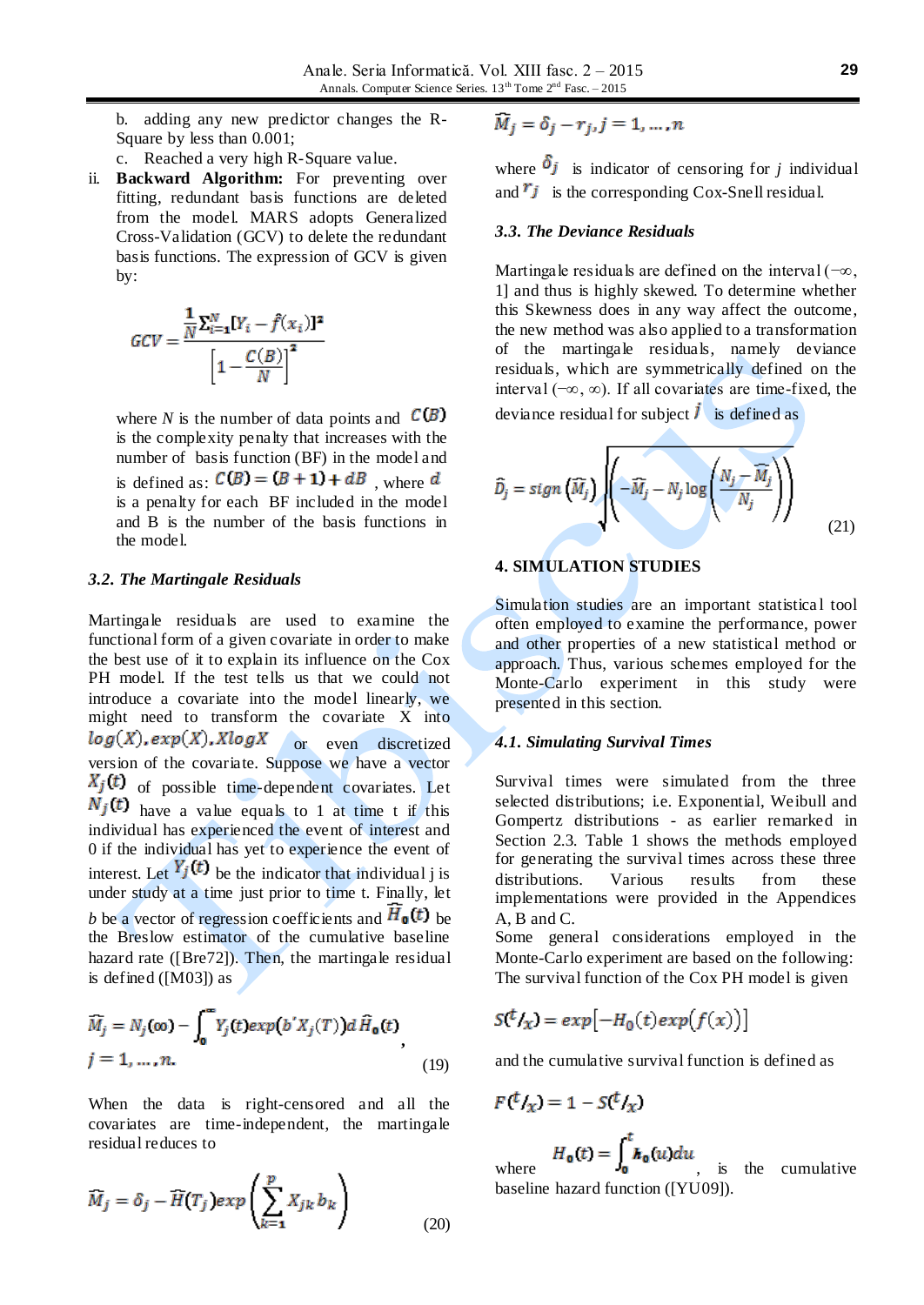|                           | <b>Distribution</b>                            |                                                          |                                                                                          |  |  |  |
|---------------------------|------------------------------------------------|----------------------------------------------------------|------------------------------------------------------------------------------------------|--|--|--|
|                           | <b>Exponential</b>                             | Weibull                                                  | Gompertz                                                                                 |  |  |  |
| <b>Parameter</b>          | Scale parameter $\lambda > 0$                  | Scale parameter $\lambda > 0$<br>Shape parameter $V > 0$ | Scale parameter $\lambda > 0$<br>Shape parameter $\alpha \in (-\infty, \infty)$          |  |  |  |
| <b>Survival time</b>      | $\Gamma = -\frac{\log(u)}{\lambda \exp(f(x))}$ | $T = \left[ -\frac{\log(u)}{\lambda \exp(f(x))} \right]$ | $T = \frac{1}{\alpha} \log \left[ 1 - \frac{\alpha \log(u)}{\lambda \exp(f(x))} \right]$ |  |  |  |
| <b>Hazard</b><br>function | $h(t) = \lambda \exp(f(x))$                    | $h(t) = \lambda \exp(f(x)) vt^{\nu-1}$                   | $h(t) = \lambda \exp(f(x)) \exp(\alpha t)$                                               |  |  |  |

**Table 1: Statistics for generating survival times across the specified distributions**

Five covariates  $x_1, ..., x_5$  were simulated over  $n =$ 1000 samples from different distributions as follows:

$$
x_1 \sim U[30,75]
$$
,  $x_2 \sim bin(n, 0.5)$ ,  $x_2 \sim N(0,1)$ ,  
 $x_4 \sim U[0,10]$  and  $x_5 \sim bin(n, 0.7)$  with  $u \sim U[0,1]$ .

In the simulation of survival times  $({\bf t})$  under the three distributions (Exponential, Weibull and Gompertz) employed in this work, only the linear, nonlinear and interaction effects of covariates  $x_1$ 

and  $x_2$  on the response variables  $(t)$  were considered. The other covariates  $x_3$ ,  $x_4$  and  $x_5$ were introduced into the model as nuisance covariates that are expected to be identified by the survival MARS model itself. This concept was first introduced by Friedman ([Fri91]) and later by Kriner ([Kri07]).

Therefore, for the Exponential distribution, the survival time  $\epsilon$  was simulated according to the scheme adopted by Kriner ([Kri07]) using the relation:

$$
t = \frac{-\log(u)}{0.5 \exp\left[0.04 \left(\frac{x_1}{10}\right)^2 - 6x_2 + 0.1x_1x_2\right]}
$$

For the Weibull distribution, the survival time  $<sup>t</sup>$ </sup> was simulated from the relation

$$
t = \left[\frac{-\log(u)}{\lambda \exp\left[0.04\left(\frac{x_1}{10}\right)^2 - 6x_2 + 0.1x1x2\right]}\right]^{\frac{1}{v}}
$$

with the shape parameter  $v = 2$  and the scale parameter  $\lambda = 5$  (See [Kri07]).

For the Gompertz distribution, the density and survival functions of this extreme value distribution with parameters  $\lambda$  and  $\alpha$  are given by

$$
f_{\mathbf{0}}(t) = \lambda \exp(\alpha t) \exp\left(-\frac{\lambda}{\alpha} \exp(\alpha t)\right)
$$
  

$$
S_{\mathbf{0}}(t) = \exp\left(-\frac{\lambda}{\alpha} \exp(\alpha t)\right)
$$
 (23)

with the expressions for the mean and variance given by;

$$
E(T) = \mu_0 = -\frac{1}{\alpha} \left( \log \left( \frac{\lambda}{\alpha} \right) + \gamma \right)
$$
(24)

$$
V(T) = \sigma_0^2 = \frac{\sigma_0^2}{6\alpha^2} \tag{25}
$$

where  $\gamma \approx 0.5772$  is the Euler's constant and  $\pi = 3.14159$ . Solving equation (24) and (25)

for 
$$
\lambda
$$
 and  $\alpha$  gives  $\lambda = \alpha \exp(-\gamma - \alpha \mu_0)$ 

The values of  $\alpha$ ,  $\lambda$  and  $\gamma$  determined above were used to compute the approximate parameters of the Gompertz distribution independence on the mean and variance of the considered survival time. The adopted scheme is similar to that of Bender et al. (2005) by setting the mean life expectancy  $\mu_0$  at  $\mu_0 = 66.86$  years with a standard deviation of  $\sigma_0 = 6$  years. By this, the values of  $\lambda$  and  $\alpha$  were explicitly determined to be  $\lambda = 7 \times 10^{-8}$  and  $\alpha$  = 0.2138. Hence, the survival time  $<sup>t</sup>$  was simulated</sup> from the relation

$$
t = \frac{1}{0.2138} log \left[ 1 - \frac{0.2138 log(u)}{0.0000007 exp \left( 0.04 \left( \frac{x_1}{10} \right)^2 - 6x_2 + 0.1x_1 x_2 \right) } \right]
$$

### **5. SIMULATION RESULTS**

In the Monte-Carlo experiment, 1000 simulation cycles were computed for four different values of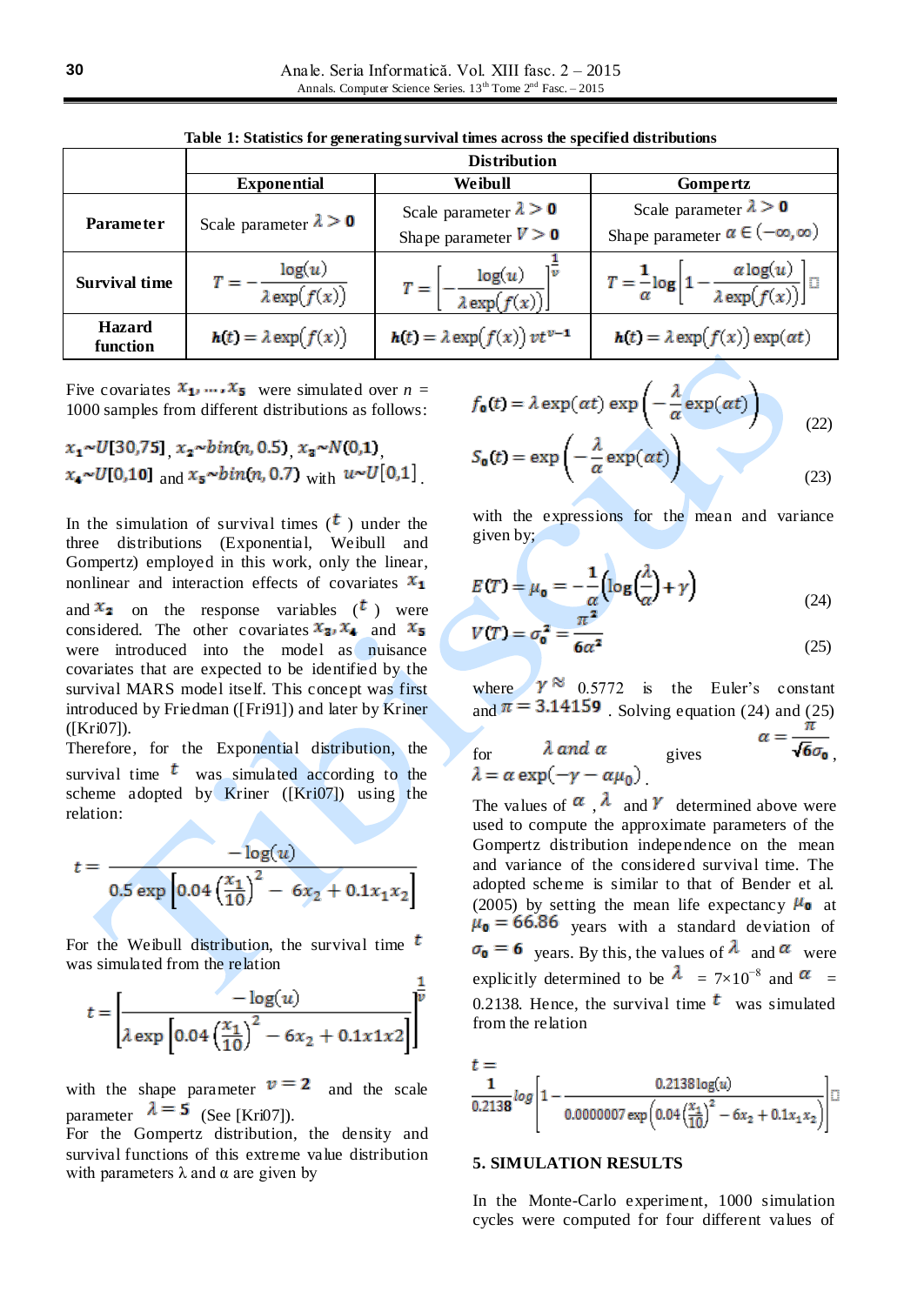the penalizing parameter  $d$ ,  $d \in (2, 3, 4, 5)$ , with martingale and Cox-Snell residuals as responses. Also, three different censoring rates of low (25%), moderate (50%) and high (85%) were considered in the analysis.

At each fit of survival MARS model on the simulated data, the amount of non-linear influence of the covariate  $x_1$  detected by the models (expressed in %) as well as that of its interaction with  $x_2$  at different values of the penalizing parameters were determined under the Cox-Snell and Martingale residual responses.

Also, the amount of false basis function (in %) chosen by each model was also determined under the two residual types.

Tables 2, 3 and 4 presented the results of the simulation studies under the three selected distributions employed for simulating the survival times.

The implications of the results in Table 2 regarding the behavior of predictor variables  $x_1$  and  $x_2$  in the proposed (Cox-Snell) and the existing (Martingale) models under the Exponential survival times were clearly shown by the graphs (Figs. 1 to 4) in Appendix A at the selected values of the penalty (tuning) parameter  $d = 2$  and 5 with low (25%) and high (85%) censoring rates. It was found that both models identified the inherent linear relationship of the nuisance variables  $x_3$ ,  $x_4$  and  $x_5$  with the response variable  $(t)$ . However, structure displayed by the various graphs showed that the survival MARS model with Cox-Snell residual (proposed model) was able to capture the linear, nonlinear and interaction effects of the

covariates  $x_1$  and  $x_2$  better than the survival MARS model with Martingale residuals (existing model) (see Figs. 1 to 4).

| Table 2: Results of Survival MARS with Exponential distributed survival time. The amount of non-linear effects of                       |             |  |  |
|-----------------------------------------------------------------------------------------------------------------------------------------|-------------|--|--|
| covariates $\mathfrak{X}_1$ (in %) and its interactions with $\mathfrak{X}_2$ with Martingale and Cox-Snell residuals as responses were |             |  |  |
|                                                                                                                                         | ----------- |  |  |

|                | <b>Martingale Residuals</b> |                    |                       |                 | <b>Cox-Snell Residuals</b> |                    |              |                 |  |
|----------------|-----------------------------|--------------------|-----------------------|-----------------|----------------------------|--------------------|--------------|-----------------|--|
| d              | Censoring<br>rate           | $\%$ knots $(x_1)$ | $\frac{9}{6} x_1 x_2$ | %false<br>basis | Censorin<br>rate<br>g      | $\%$ knots $(x_1)$ | $\% x_1 x_2$ | %false<br>basis |  |
|                | 25%                         | 70%                | 100%                  | 50%             | 25%                        | 80%                | 100%         | 50%             |  |
| $\overline{2}$ | 50%                         | 100%               | 100%                  | 0%              | 50%                        | 100%               | 100%         | 30%             |  |
|                | 85%                         | 100%               | 80%                   | 70%             | 85%                        | 90%                | 30%          | 80%             |  |
|                | 25%                         | 70%                | 100%                  | 40%             | 25%                        | 80%                | 100%         | 40%             |  |
| 3              | 50%                         | 100%               | 100%                  | $0.0\%$         | 50%                        | 100%               | 100%         | $0.0\%$         |  |
|                | 85%                         | 100%               | 50%                   | 60%             | 85%                        | 100%               | 100%         | 20%             |  |
|                | 25%                         | 40%                | 100%                  | 60%             | 25%                        | 60%                | 100%         | 50%             |  |
| $\overline{4}$ | 50%                         | 100%               | 100%                  | $0.0\%$         | 50%                        | 100%               | 90%          | 30%             |  |
|                | 85%                         | 100%               | 80%                   | 30%             | 85%                        | 50%                | $0.00\%$     | 100%            |  |
|                | 25%                         | 20%                | 100%                  | 80%             | 25%                        | 50%                | 100%         | 50%             |  |
| 5              | 50%                         | 90%                | 100%                  | 10%             | 50%                        | 100%               | 100%         | $0.0\%$         |  |
|                | 85%                         | 100%               | 30%                   | 70%             | 85%                        | 50%                | $0.0\%$      | 100%            |  |

Table 3: Results of the simulation studies on Weibull distributed ( $v = 2$ ,  $\lambda = 5$ ) survival time with Martingale and **Cox-Snell residuals**

|                | <b>Martingale Residuals</b> |                    |              |              | <b>Cox-Snell Residuals</b> |                    |                    |              |
|----------------|-----------------------------|--------------------|--------------|--------------|----------------------------|--------------------|--------------------|--------------|
| d              | Censoring                   | $\%$ knots $(x_1)$ |              | %false       | Censorin                   | $\%$ knots $(x_1)$ | $\frac{9}{x_1x_2}$ | %false       |
|                | rate                        |                    | $\% x_1 x_2$ | <b>basis</b> | rate<br>g                  |                    |                    | <b>basis</b> |
|                | 25%                         | 80%                | 100%         | 50%          | 25%                        | 100%               | 100%               | 40%          |
| 2              | 50%                         | 100%               | 100%         | $0\%$        | 50%                        | 100%               | 100\%              | 50%          |
|                | 85%                         | 100%               | 50%          | 70%          | 85%                        | 100%               | 50%                | 60%          |
|                | 25%                         | 40%                | 100%         | 60%          | 25%                        | 100%               | 100%               | 0%           |
| 3              | 50%                         | 100%               | 100%         | 10%          | 50%                        | 100%               | 90%                | 30%          |
|                | 85%                         | 100%               | 50%          | 60%          | 85%                        | 100%               | 60%                | 60%          |
|                | 25%                         | 10%                | 100%         | 90%          | 25%                        | 100%               | 100\%              | 50%          |
| $\overline{4}$ | 50%                         | 100\%              | 90%          | 20%          | 50%                        | 100%               | 80%                | 50%          |
|                | 85%                         | 90%                | 30%          | 80%          | 85%                        | 90%                | 40%                | 50%          |
|                | 25%                         | $0\%$              | 100%         | 100%         | 25%                        | 100%               | 100\%              | $0\%$        |
| 5              | 50%                         | 100%               | 100%         | 30%          | 50%                        | 100%               | 60%                | 40%          |
|                | 85%                         | 100%               | 40%          | 60%          | 85%                        | 100%               | 50%                | 50%          |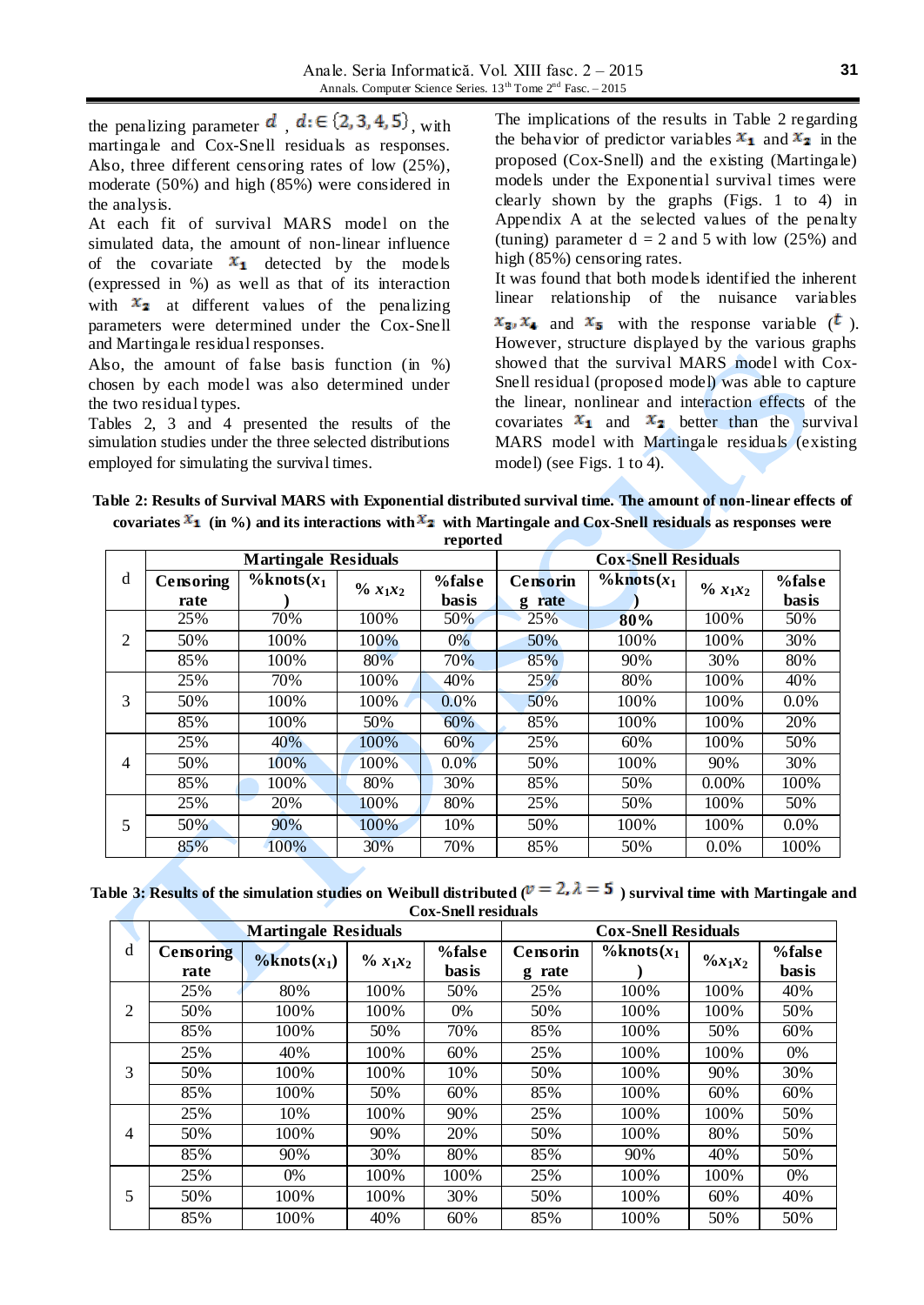|   | <b>Martingale Residuals</b> |                    |                    |                 | <b>Cox-Snell Residuals</b> |                    |                    |                 |
|---|-----------------------------|--------------------|--------------------|-----------------|----------------------------|--------------------|--------------------|-----------------|
| d | Censoring<br>rate           | $\%$ knots $(x_1)$ | $\frac{6}{x_1x_2}$ | %false<br>basis | Censorin<br>rate<br>g      | $\%$ knots $(x_1)$ | $\frac{6}{x_1x_2}$ | %false<br>basis |
|   | 25%                         | 60%                | 80%                | 50%             | 25%                        | 80%                | 60%                | 70%             |
| 2 | 50%                         | 90%                | 30%                | 80%             | 50%                        | 90%                | 50%                | 70%             |
|   | 85%                         | 70%                | 10%                | 100%            | 85%                        | 90%                | 30%                | 80%             |
|   | 25%                         | 60%                | 100%               | 70%             | 25%                        | 90%                | 40%                | 80%             |
| 3 | 50%                         | 60%                | 60%                | 70%             | 50%                        | 80%                | 10%                | 90%             |
|   | 85%                         | 80%                | 40%                | 60%             | 85%                        | 80%                | 0%                 | 100%            |
|   | 25%                         | 40\%               | 80%                | 80%             | 25%                        | 70%                | 30%                | 100%            |
| 4 | 50%                         | 30%                | 10%                | 90%             | 50%                        | 80%                | $0\%$              | 100%            |
|   | 85%                         | 80%                | 0%                 | 100%            | 85%                        | 60%                | 20%                | 90%             |
|   | 25%                         | 30%                | 80%                | 70%             | 25%                        | 60%                | 20%                | 80%             |
| 5 | 50%                         | 50%                | 10%                | 90%             | 50%                        | 50%                | 0%                 | 100%            |
|   | 85%                         | 50%                | 0%                 | 10%             | 85%                        | 40%                | 0%                 | 100%            |

**Table 4: Results of the simulation studies on Gompertz distributed survival time with Martingale and Cox-Snell residuals**

Furthermore, the graphical presentation of the results for Weibull distributed survival times was also presented in appendix B (Figs. 5 to 8). These graphical results equally provided information on the implication of the results in Table 3 at penalty parameter values  $d = 2$  and 5 with low (25%) and high (85%) censoring rates. Results from the graphs (Figs 5 to 8) showed that both the Cox-Snell and Martingale models identified the nuisance variables  $x_3$ ,  $x_4$  and  $x_5$  to be linearly concomitant to the

response variable  $($ **t**), but the interaction effect of covariates  $x_1$  and  $x_2$  is tighter (under the Cox-Snell model) at large value of the penalty parameter  $(d = 5)$  than at low values of d  $(d = 2)$  especially at high censoring rate.

Finally, the results from the survival MARS under the two residual types with Gompertz distributed survival times followed similar patterns like those earlier presented. The graphical summary of the non-linear effects of the predictor variables  $x_1$  and  $x<sub>2</sub>$  as well as their interactions were clearly shown by the graphs Appendix C (see Figs. 9 to 12). The linear association between other covariates  $x_3$ ,  $x_4$  and  $x_5$  with survival time was also obvious from the various graphs.

# **6. APPLICATION TO PNEUMOCYSTIS CARINIIP NEUMONIA DATA**

To validate the results from the Monte-Carlo study presented in Section 5, the survival MARS models with Cox-Snell and Martingale residuals were both fitted to a published real life dataset on Pneumocystis Cariniip Neumonia (PCP). These data had been previously analyzed by Lee and Wang ([LW03]). The PCP, a life-threatening disease, has been reported to be the most common opportunistic infection in HIV-infected patients ([LW03]). Many North Americans with AIDS have had one or two episodes of PCP during the course of their HIV infection. The PCP has therefore become a factor of considered in mortality and morbidity modeling while its recurrences are often common.

The data consist of time to recurrence (in months) of PCP with four categorical predictors – gender (male, female), race (white, black, others), Homosexuality practice (yes, no) and two metrical (continuous) covariates - CD4 count and Weight. The outcome (status) variable is categorized as 1 if there was a relapse and 0 if no relapse occurred (censored). Results in Table 5 showed that the Survival MARS model with Cox-Snell residual performed better than the Martingale residual model using the standard errors of the estimated parameters as assessment criteria.

To allow broader comparison of the efficiency of the proposed survival MARS model using Cox-Snell residual with the classical Cox PH model, the Cox PH model was fitted to the data and the results obtained were equally reported in the Table 5. From the results in Table 5, it can be observed that the Cox-Snell residual model was more efficient than the Cox PH model on the real life data as well. In the three cases, the standard errors of the estimated parameters by the Cox-Snell survival MARS model were relatively smaller than those provided by both the Cox PH and Martingale residual models.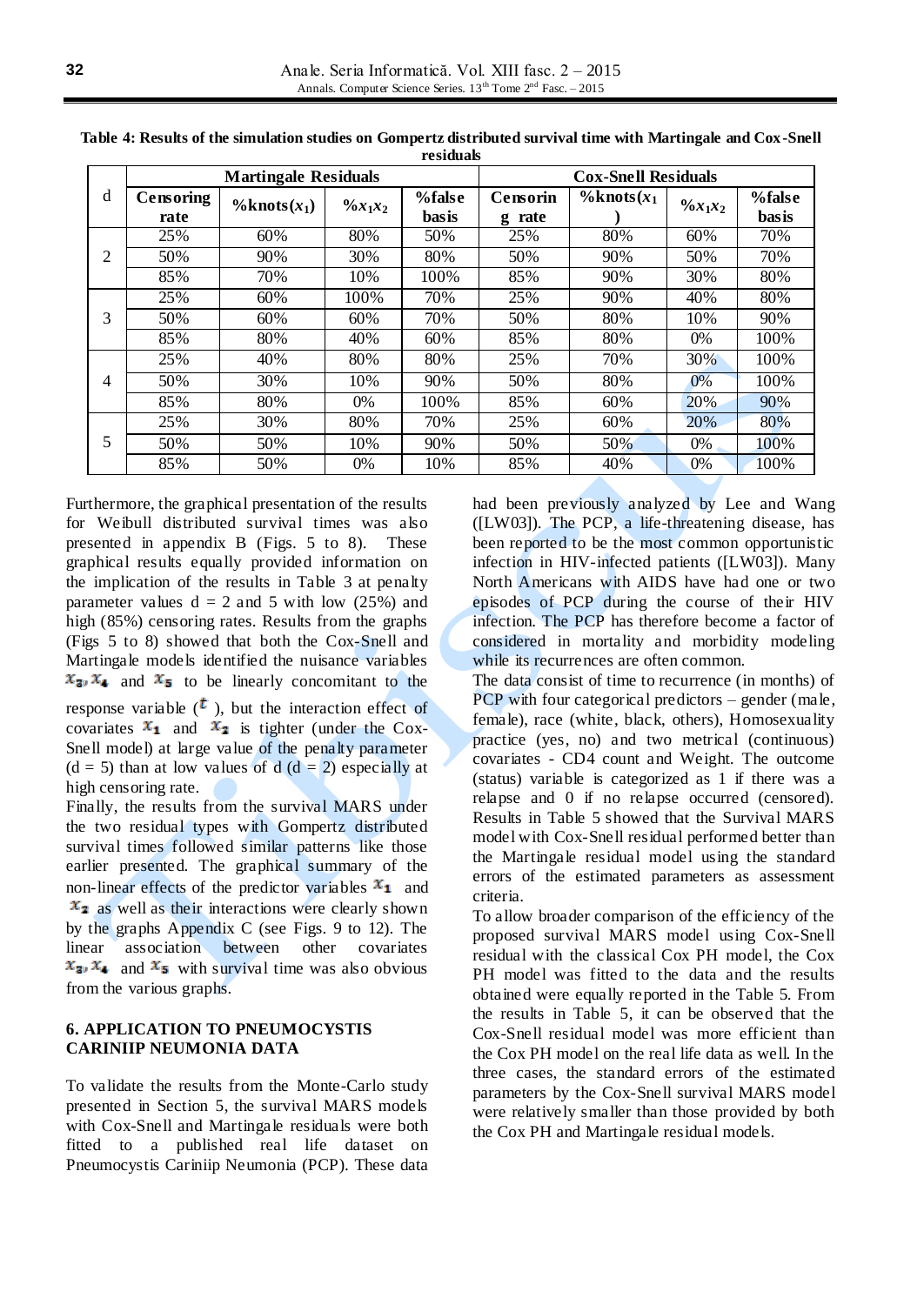Anale. Seria Informatică. Vol. XIII fasc. 2 – 2015 Annals. Computer Science Series.  $13^{th}$  Tome  $2^{nd}$  Fasc. – 2015

| <b>Predictors</b>                             | Coefficient ( $\beta$ )                           | <b>Standard Error of <math>\beta</math></b> |  |  |  |  |
|-----------------------------------------------|---------------------------------------------------|---------------------------------------------|--|--|--|--|
| <b>Survival MARS with Martingale residual</b> |                                                   |                                             |  |  |  |  |
| CD4 count                                     | $-0.00014$                                        | 0.00025                                     |  |  |  |  |
| Gender (Female = $Ref.$ )                     | 0.15814                                           | 0.10750                                     |  |  |  |  |
| Race (white=1) (Other = Ref.)                 | 0.01463                                           | 0.05310                                     |  |  |  |  |
| Race (black=2) (Other = Ref.)                 | $-0.01044$                                        | 0.05880                                     |  |  |  |  |
| Weight                                        | 0.00053                                           | 0.00053                                     |  |  |  |  |
| Homosexuality ( $No = Ref.$ )                 | $-0.01291$                                        | 0.04868                                     |  |  |  |  |
|                                               | <b>Survival MARS with Cox-Snell residual</b>      |                                             |  |  |  |  |
| CD4 count                                     | 0.00005                                           | 0.00005                                     |  |  |  |  |
| Gender (Female = $Ref.$ )                     | $-0.01774$                                        | 0.02511                                     |  |  |  |  |
| Race (white=1) (Other = Ref.)                 | 0.02390                                           | 0.01226                                     |  |  |  |  |
| Race (black=2) (Other = Ref.)                 | $-0.30309$                                        | 0.01354                                     |  |  |  |  |
| Weight                                        | $-0.00006$                                        | 0.00012                                     |  |  |  |  |
| Homose xuality ( $No = Ref.$ )                | 0.00422                                           | 0.01133                                     |  |  |  |  |
|                                               | <b>Classical Survival Analysis (Cox PH Model)</b> |                                             |  |  |  |  |
| CD4 count                                     | 0.99900                                           | 0.00215                                     |  |  |  |  |
| Gender (Female = Ref.)                        | $2.85 \times 10^{-7}$                             | 3760                                        |  |  |  |  |
| Race (white=1) (Other = Ref.)                 | 1.21000                                           | 0.7480                                      |  |  |  |  |
| Race (black=2) (Other = Ref.)                 | 0.98500                                           | 0.84200                                     |  |  |  |  |
| Weight                                        | 1.00000                                           | 0.00434                                     |  |  |  |  |
| Homose xuality ( $No = Ref.$ )                | 0.73600                                           | 0.37700                                     |  |  |  |  |

| Table 5: Results of Survival MARS models using Cox-Snell and Martingale residuals on real life (PCP) data. |
|------------------------------------------------------------------------------------------------------------|
| Results of the classical Cox PH model fitted to these data were also reported in the table                 |

# **7. DISCUSSIONS**

The main objective of this work was to examine the efficiency of a new technique for modeling survival MARS with Cox-Snell residuals relative to some of the existing methods (the Cox PH and Martingale residual methods) under three different distributions of survival times – Exponential, Weibull and Gompertz distributions.

Monte-Carlo experiment was carried out to examine the behaviors of some metrical covariate in the two modeling structure in which the Cox-Snell and Martingale residuals were used as responses in the survival MARS models under low, medium and high censoring rates at different values of penalty (tuning) parameters.

Numerical results from the fitted survival MARS models with Cox-Snell and Martingale residuals on the simulated data were presented in Tables 2 (for Exponential survival times), 3 (for Weibull distributed survival times) and 3 (for Gompertz distributed survival times). Graphical summaries of the implication of the results in Tables 3, 4 and 5 were presented by Figs 1 to 12 in Appendices A (for Exponential survival times), B (for Weibull distributed survival times) and C (for Gompertz distributed survival times) respectively.

It was observed from the simulation results in Table 2 that for Exponentially distributed survival times, the proposed Cox-Snell residual model detected the nonlinear influence of  $x_1$  and its interactions with  $x_2$  more than the Martingale residual (existing) model at the penalizing parameter  $d = 2$  and at low (25%) and medium (50%) censoring rates. However, the Martingale residual model detected the nonlinear influence of  $x_1$ , its interactions with  $x_2$  and the amount of false chosen basis functions (in %) at the high (85%) censoring rate more than the Cox-Snell residual model.

Further results from Table 2 showed that, when the penalized parameter is 3 and the censoring rates were low, medium and high the Cox-Snell residual model detected the non-linear influence of  $x_1$ , its interaction with  $x_2$  and the amount of false chosen basis function than the Martingale residual model.

Without loss of generality, it was found that the efficiency of the Cox-Snell residual model increases in term of its ability to detect the non-linearity of  $x_1$ and its interaction with  $x_2$  as the value of the penalized parameter increases, although at high censoring rate.

Similar results were obtained from the survival MARS models with Cox-Snell and Martingale residuals for Weibull and Gompertz distributed survival times.

Finally, the proposed survival MARS model with Cox-Snell residuals, the survival MARS model with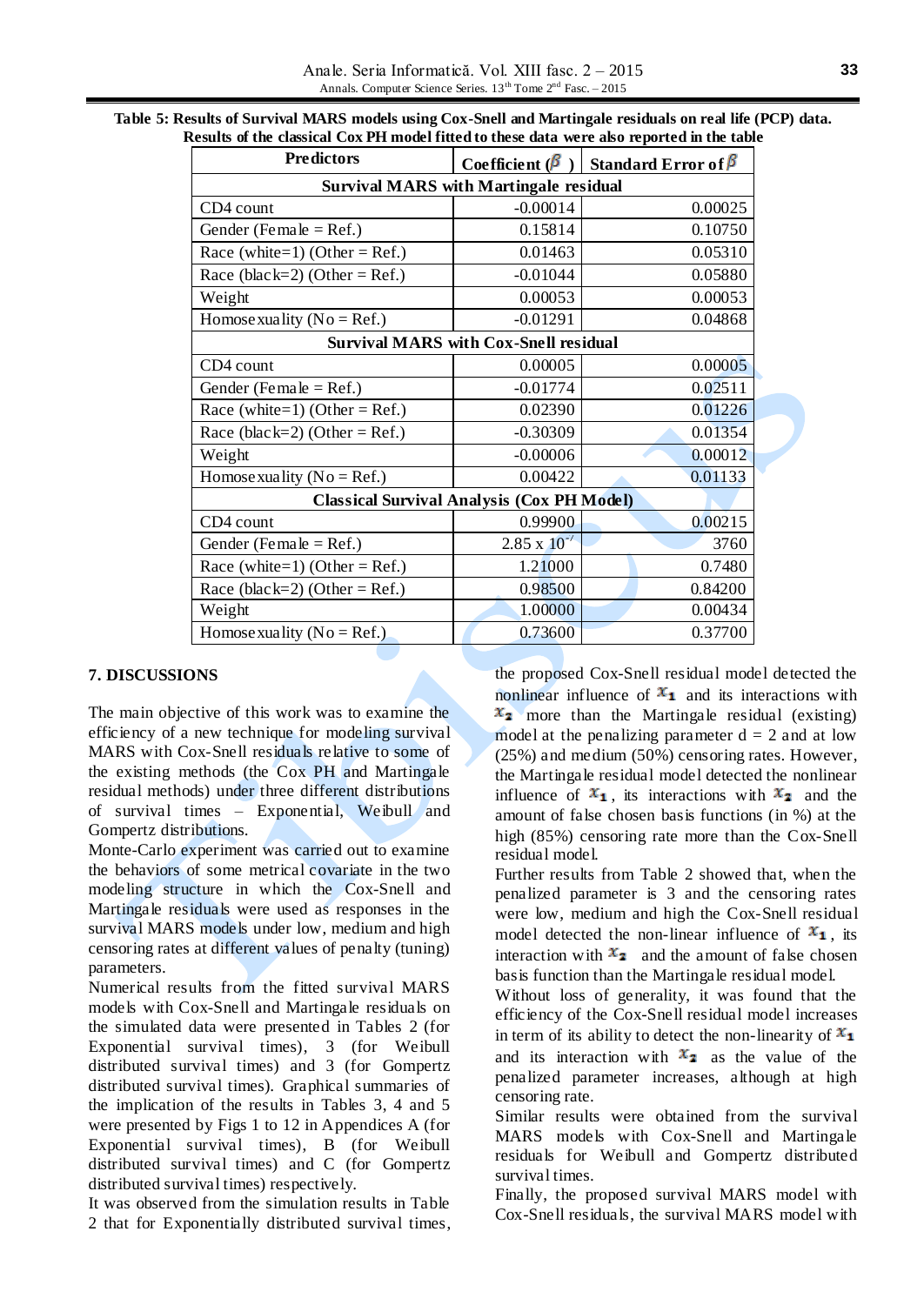Martingale residual and the classical Cox PH models were applied on a real life dataset to validate the results from Monte-Carlo studies. The results obtained showed that the proposed Cox-Snell residual model was more efficient than both the existing Martingale residual survival MARS and the classical Cox PH models.

# **CONCLUSION**

In this work, the use of (modified) Cox-Snell Residual to Survival analysis with MARS was proposed. The proposed method was compared with Martingale Residual Survival MARS modeling technique and the classical Cox PH model. Both the modified Cox-Snell and Martingale residuals of a Cox PH model were used as responses in a common survival analysis with MARS.

All the results from simulation studies and real life application reveal that the proposed survival MARS model with Cox-Snell residuals fitted the data more appropriately than either the Martingale residua l survival MARS and the classical Cox PH model.

It can therefore be concluded that the use of Cox-Snell residual in Survival analysis modeling with MARS technique has immensely improve the efficiency of the existing technique for modeling time-to-event data irrespective of the distribution of the survival times under consideration.

## **ACKNOWLEDGMENT**

The authors thanked the anonymous reviewers and members of editorial board of this journal for excellent review exercise.

## **REFERENCES**

- [Bre72] N**. E. Breslow** *Contribution to the discussion on the paper by DR Cox, Regression and life tables*. Journal of the Royal Statistical Society, B, 34: 202 – 205, 1972.
- [BAB05] **R. Bender, T. Augustin, M. Blettner** *Generating survival times to simulate Cox proportional hazards models*. Statistics in Medicine, 24:1713–1723, 2005.
- [B+84] **L. Breiman, J. H. Friedman, R. A. Olshen, C. J. Stone** - *Classification and Regression* Trees. Wadsworth, Belmont, 1984.
- [Cha03] **T. L. Chap**  *Introduction Biostatistics*. John Wiley & Sons, Inc., Hoboken, New Jersey, 2003.
- [Cox72] **D. R. Cox** *Regression models and life tables (with discussion).* Journal of the Royal Statistical Society - B 1972; 34: 187-220, 1972.
- [Cro12] **M. J. Crowder** *Multivariate Survival Analysis and Competing Risks*. Chapman & Hall/CRC Press, Boca Raton, London New York, 2012.
- [CGG04] **M. A. Cleves, W. W. Gould, R. G. Gutierrez** - *An Introduction to Survival Analysis Using Stata*. Stata Press, College Station, Texas, 2004.
- [EL07] **J. Elith, J. Leathwick -** *Predicting species distribution from museum and herbarium records using multi-response models fitted with multivariate adaptive regression splines*, Diversity and Distributions, Vol. 13, pp.265-275, 2007.
- [Fri72] **J. H. Friedman** *Multivariate Adaptive Regression Splines*. The Annals of Statistics, Vol. 19, No.1: pp.  $1 - 67$ , 1972.
- [Fri91] **J. H. Friedman**  *Multivariate Adaptive Regression Splines*. The Annals of Statistics, Vol. 19, No.1: pp.  $1 - 67$ , 1991.
- [Gar97] **J. M. Garret -** *Graphical Assessment of the Cox Model Proportional Hazard Assumption. Stata Technical Bulletin 35:9-14*. In: Stata Bulletin Reprint, Vol.6, 38-44. College Station, TX: Stata Press, 1997.
- [Hes95] **K. R. Hess**  *Graphical Methods for Assessing Violations of the Proportional Hazards Assumption in Cox Regression*. Statistics in Medicine, 14: 1707-1723, 1995.
- [HT90] **T. Hastie, R. Tibshirani** *Generalized Additive Models Chapman & Hall*, New York, 1990.
- [HTF01] **T. Hastie, R. Tibshirani, J. Friedman -** *The Elements of Statistical Learning: Pre-diction, Inference and Data Mining*. Springer Verlag, New York, 2001.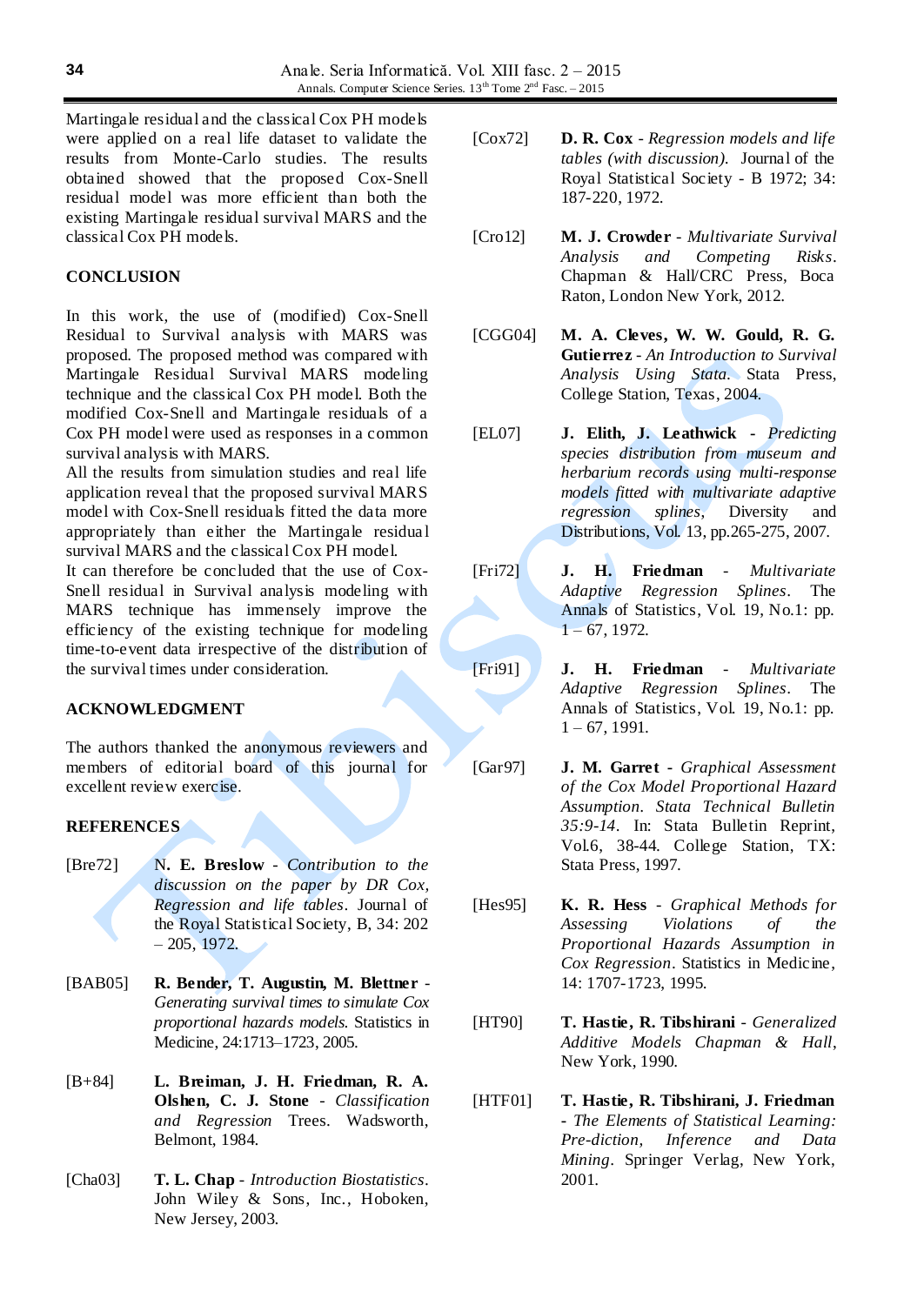- [HTF03] **T. Hastie, R. Tibshirani, J. H. Friedman** - *The Elements of Statistical Learning*. New York: Springer Verlag, 2003.
- [Koo13] **C. Kooperberg** *Polspline: Polynomial spline routines. R package version 1.1.9*. [http://CRAN.R](http://cran.r-project.org/package=polspline)[project.org/package=polspline,](http://cran.r-project.org/package=polspline) 2013.
- [Kri07] **M. Kriner** *Survival Analysis with Multivariate adaptive Regression Splines*, [https://edoc.ub.uni](https://edoc.ub.uni-muenchen.de/7369/1/Kriner_Monika.pdf)[muenchen.de/7369/1/Kriner\\_Monika.p](https://edoc.ub.uni-muenchen.de/7369/1/Kriner_Monika.pdf) [df,](https://edoc.ub.uni-muenchen.de/7369/1/Kriner_Monika.pdf) 2007.
- [KM03] **J. P. Klein, M. L. Moeschberger -** *Survival Analysis: Techniques for censored and Truncated Data*. 2d ed. New York: Springer, 2003.
- [KM97] **J. P. Klein, M. L. Moeschberger** *Survival Analysis - Techniques for Censored and Truncated Data*. Springer, New York, 1997.
- [Lee92] **E. T. Lee** *Statistical Methods for Survival Data Analysis*. Wiley: New York, 1992.
- [LW03] **E. T. Lee, J. W. Wang** *Statistical Methods for Survival Data Analysis*. Wiley: New York, 3<sup>rd</sup> Edition, 2003.
- [Rip96] **B. D. Ripley** *Pattern Recognition and Neural Networks.* Cambridge University Press, 403 pages. 0 -521- 46086- 7, 1996.
- [RYO15] **M. A. Raheem, W. B. Yahya, K. O. Obisesan** - *A Markov Chain Approach on Pattern of Rainfall Distributions in Uyo Metropolis of Nigeria*. Journal of Environmental Statistics, 7(1):1-13, 2015. [http://www.jenvstat.org](http://www.jenvstat.org/)
- [Ste11] **A. Stein** *Residuals and Functional Form in Accelerated Life Regression Models*. Norwegian University of Science and Technology Department of Mathematical Sciences, M.Sc. thesis, 2011.
- [TC05] **J. C. C. Tsai, V. C. P. Chen -** *Flexible and robust implementations of multivariate adaptive regression splines within a wastewater treatment stochastic dynamic pro-gram*, in: Quality and Reliability Engineering International, Vol. 21, pp.689-699, 2005.
- [W+12] **G. W. Weber, I. Batmaz, G. Koksal, P. Taylan, F. Yerlikaya-Ozkurt -** *CMARS: A new contribution to nonparametric regression with multivariate adaptive regression splines supported by continuous optimization*, Inverse Problems in Science and Engineering, 20, 371-400, 2012.
- [Yan12] **J. Yan** *KMsurv Data sets from Klein and Moeschberger Survival Analysis*. R package version 0.1-5. [http://CRAN.R](http://cran.r-project.org/package=KMsurv)[project.org/package=KMsurv,](http://cran.r-project.org/package=KMsurv) 2012.
- [YD15] **W. B. Yahya, K. A. Dauda**  *Explorative Study of Duration of Marriage In Nigeria: Survival Analysis Approach*, African Journal of Educational Studies in Mathematics and Sciences*,* (Accepted), 2015. <http://www.ajol.info/index.php/ajesms>
- [YU09] **W. B. Yahya, K. Ulm** *Survival Analysis of Breast and Small-Cell Lung Cancer Patients using Conditional Logistic Regression Model*. *Int'l. Jour. of Ecological Economics & Statistics, 14, (S09): 15-34. [http://www.ceser.res.in/ijees.html,](http://www.ceser.res.in/ijees.html)* 2009.
- [ZL07] **Y. Zhou, H. Leung** *Predicting objectoriented software maintainability using multivariate adaptive regression splines*, Journal of Systems and Software, Vol. 80, pp. 1349-1361, 2007.
- [\*\*\*15] **R Development Core Team** *R: A language and environment for statistical computing. R foundation for Statistical computing*, Vienna, Austria, URL [http://www.r-project.org/,](http://www.r-project.org/) 2015.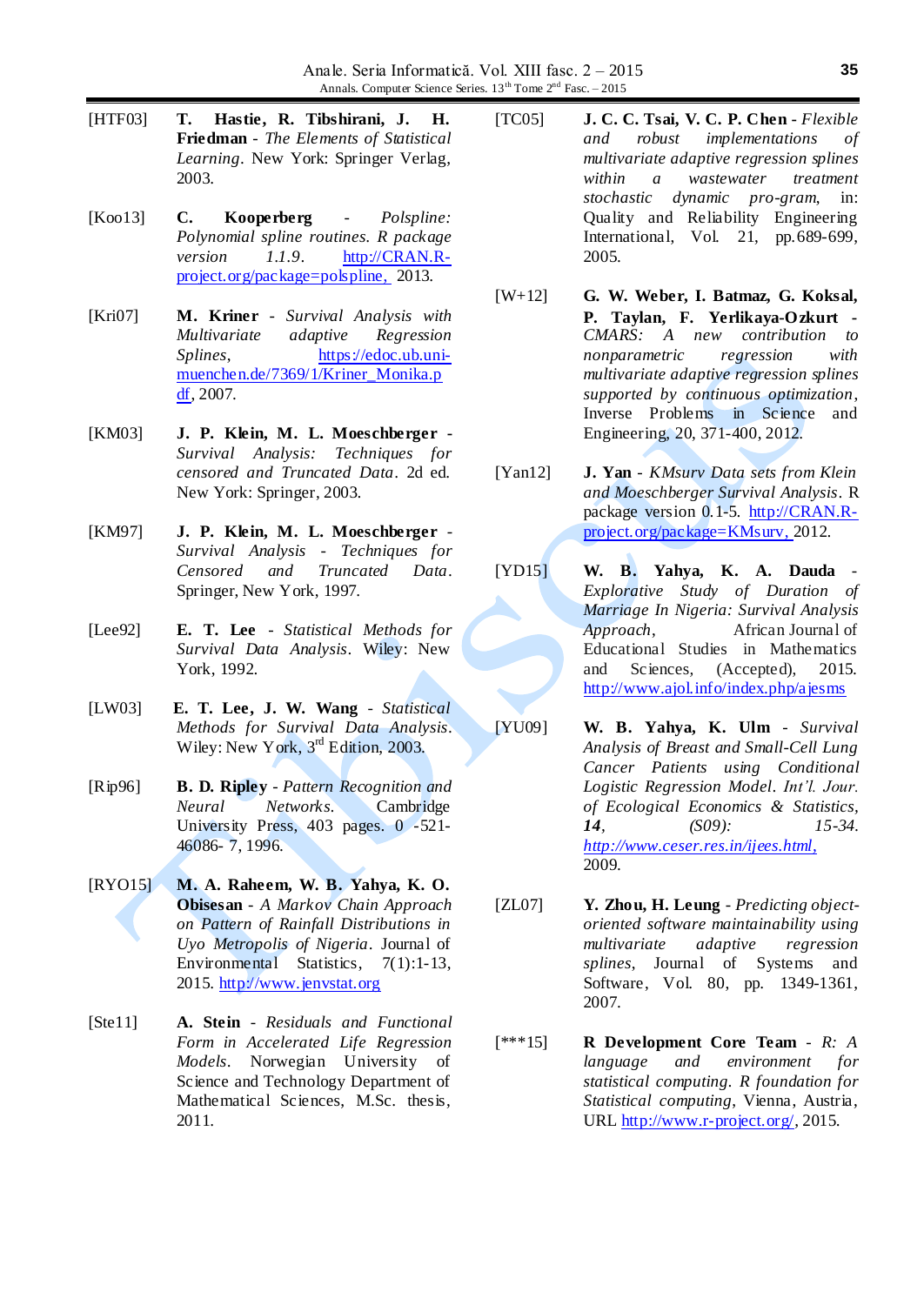



**Fig. 1: Graphs of Survival MARS results under Exponential Survival times with penalized parameter**  $d = 2$  **at low (25%) censoring rate for Martingale (left graph) and Cox-Snell (right graph) Residuals.**



**Fig. 2: Graphs of Survival MARS results under Exponential Survival times with penalized parameter**  $d = 2$  **at high (85%) censoring rate for Martingale (left graph) and Cox-Snell (right graph) Residuals**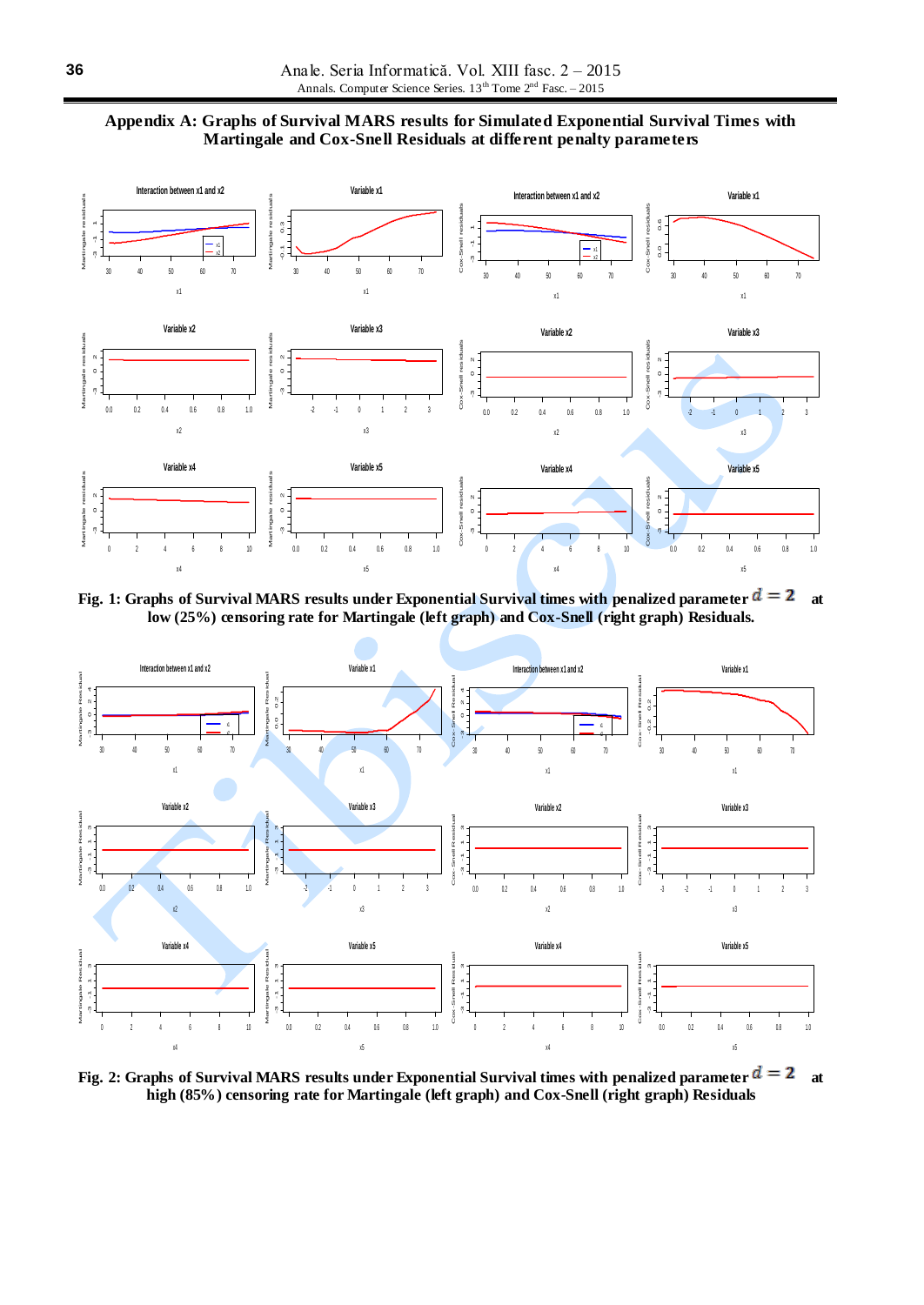Anale. Seria Informatică. Vol. XIII fasc. 2 – 2015 Annals. Computer Science Series.  $13<sup>th</sup>$  Tome  $2<sup>nd</sup>$  Fasc. – 2015



**Fig. 3: Graphs of Survival MARS results under Exponential Survival times with penalized parameter**  $d = 5$  **at low (25%) censoring rate for Martingale (left graph) and Cox-Snell (right graph) Residuals**



**Fig. 4: Graphs of Survival MARS results under** 

**Exponential Survival times with penalized parameter**  $d = 5$  at high (85%) censoring rate for Martingale (left **graph) and Cox-Snell (right graph) Residuals**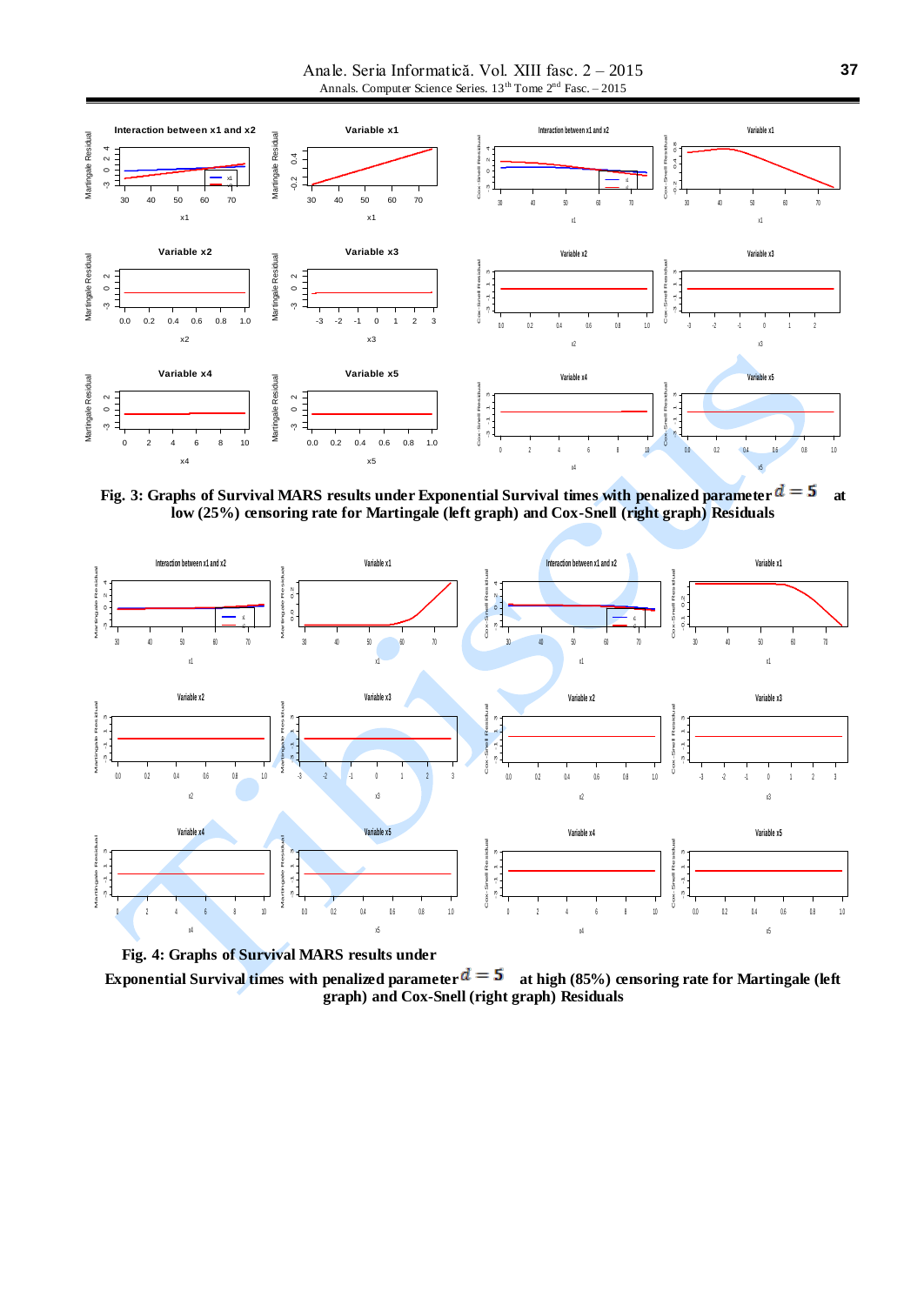



**Fig. 5: Graphs of Survival MARS results under Weibull Survival times with penalized parameter**  $d = 2$  **at low (25%) censoring rate for Martingale (left graph) and** 



**Fig. 6: Graphs of Survival MARS results under Weibull Survival times with penalized parameter**  $d = 2$  **at high (85%) censoring rate for Martingale (left graph) and Cox-Snell (right graph) Residuals**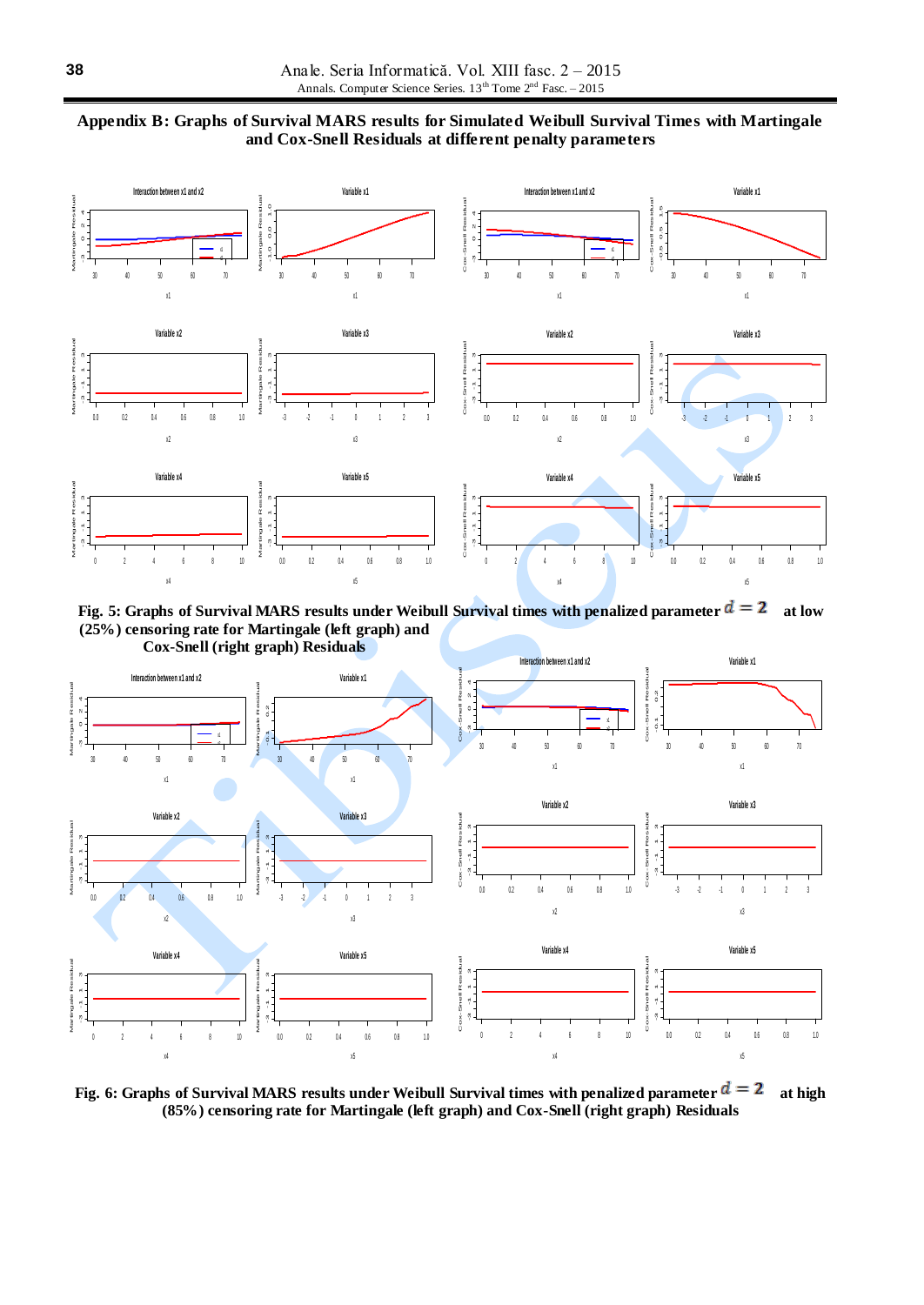Anale. Seria Informatică. Vol. XIII fasc. 2 – 2015 Annals. Computer Science Series.  $13^{th}$  Tome  $2^{nd}$  Fasc. – 2015



**Fig. 7: Graphs of Survival MARS results under Weibull Survival times with penalized parameter**  $d = 5$  **at low (25%) censoring rate for Martingale (left graph) and Cox-Snell (right graph) Residuals**



**Fig. 8: Graphs of Survival MARS results under Weibull Survival times with penalized parameter**  $d = 5$  **at high (85%) censoring rate for Martingale (left graph) and Cox-Snell (right graph) Residuals**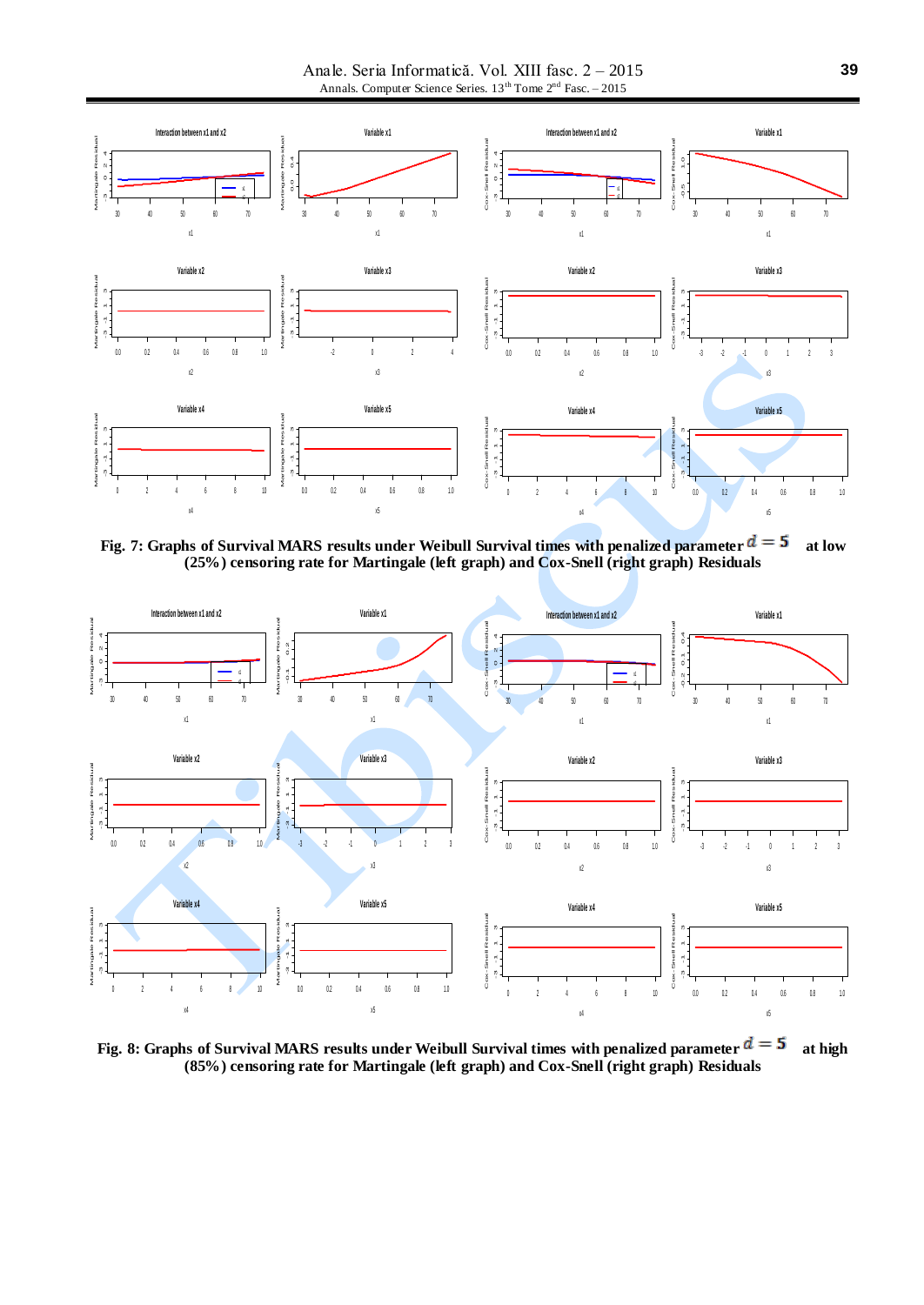



**Fig. 9: Graphs of Survival MARS results under Gompertz Survival times with penalized parameter**  $d = 2$  **at low (25%) censoring rate for Martingale (left graph) and Cox-Snell (right graph) Residuals**



**Fig. 10: Graphs of Survival MARS results under Gompertz Survival times with penalized parameter**  $d = 2$  at **high (85%) censoring rate for Martingale (left graph) and Cox-Snell (right graph) Residuals**